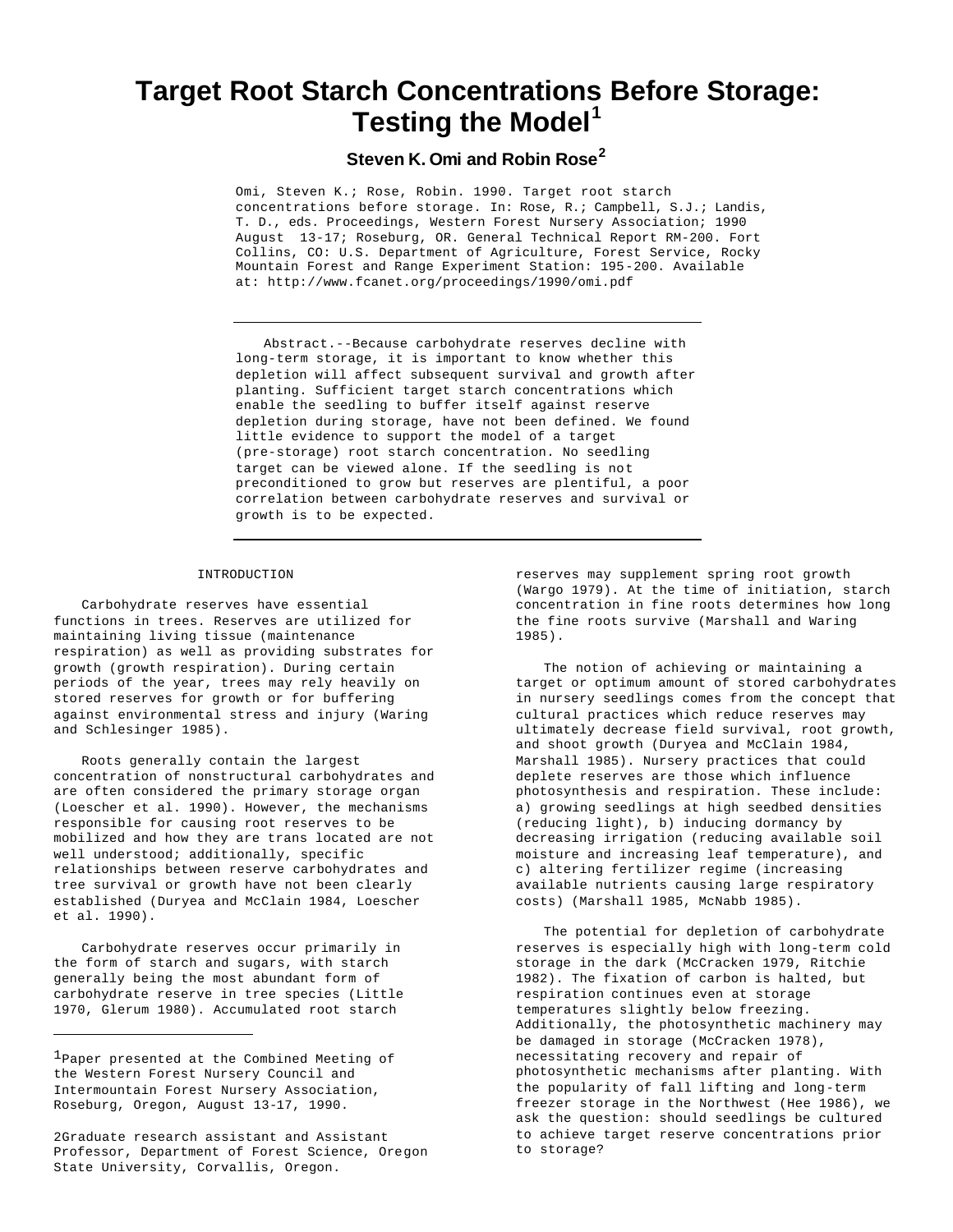#### THE MODEL

Marshall (1985) presented a hypothetical situation comparing the carbohydrate reserve concentration of two seedlings at lifting, during storage, and after planting (fig. 1). Both seedlings decline in carbohydrate concentration with storage, but the seedling that survives and grows is the one with sufficient pre-storage reserves (upper line). These reserves provide an adequate buffer for losses due to: maintenance respiration (during storage), re-organization of the photosynthetic apparatus (after planting), and using reserves in preparation for shoot elongation (prior to starch accumulation).

The appropriateness of this model can be examined by determining if there is a relationship between carbohydrate reserves and outplanting growth or survival with and without storage. If different storage treatments create classes of seedlings with different reserve concentrations, we would expect seedlings with very low reserves to die or grow poorly.

#### TEST OF THE MODEL

#### Methods

In an ongoing investigation into the effects of fall lifting and long-term storage on seedling physiology (Omi and Schuch 1987), ponderosa pine (Pinus ponderosa) seedlings were lifted 3 times in the fall (Sept., Oct., and Nov., 1987), stored overwinter at -1.5 °C, and compared with seedlings lifted and handled conventionally (Mar., 1988, cold storage, 2-4 °C for 2 weeks). Seed for the bareroot seedlings were sown in 1986 and grown with standard cultural regimes used at the USDA Forest Service Bend Pine Nursery in central Oregon (44° 5' N, 121° 16' W, 1100 m elevation).



Figure l.--Hypothetical carbohydrate reserve concentration (% dry weight) of two seedlings at lifting, through storage, and after planting. One seedling (top) survives; the other (bottom), with inadequate reserves, dies (Adapted from Marshall 1985).

Root starch concentration (% dry weight) was determined at lifting and after storage using an enzymatic ( $\alpha$  - amylase and amyloglucosidase) digestion method (Rose et al. 1990).

Seedlings were outplanted on a vacant field at the nursery in March 1988. We measured several responses at the end of the growing season, including survival (%), height (cm), growth (cm, final height - initial height), and fascicle length (mm). We also planted seedlings at a forest site in April 1988; however, the ranking of treatments was similar so only the Bend data is included in this paper. Coincident with outplanting, a 30-day root growth potential test was initiated in a greenhouse. We measured the percent of seedlings that initiated new roots, and the dry weight (mg) of new roots.

Data analysis is not complete, so the means and significance of the differences among means should be considered preliminary. To determine the relationship between initial root starch and subsequent field performance, field response variables were regressed against initial root starch.

#### Results

Root starch concentration declined in storage so that at the time of planting (after storage), there was a significant difference in starch among the treatments (table 1). However, there appeared to be little relationship between initial root starch and subsequent root initiation or field survival and growth. September-lifted seedlings had low root starch, the lowest root initiation and dry weight of new roots, and the poorest field performance. This would be consistent with the model.

On the other hand, November-lifted seedlings had low root starch, high root initiation, and the highest survival and growth (table 1). This result conflicted with the model.

All correlations between initial root starch and field response variable were nonsignificant (P>O.05) with the exception of survival. However, initial root starch accounted for only 21 percent of the variation in first-year survival (fig. 2). Field survival and growth appeared to be more closely related to the capacity of seedlings to grow new roots and not initial starch concentration (table 1).

#### DISCUSSION

In terms of field performance, our ability to create a precise model failed. Carbohydrate reserve status has been qualitatively associated with tree survival or growth (Hellmers 1962, Winjum 1963, Puttonen 1980), but strong quantitative relationships have not been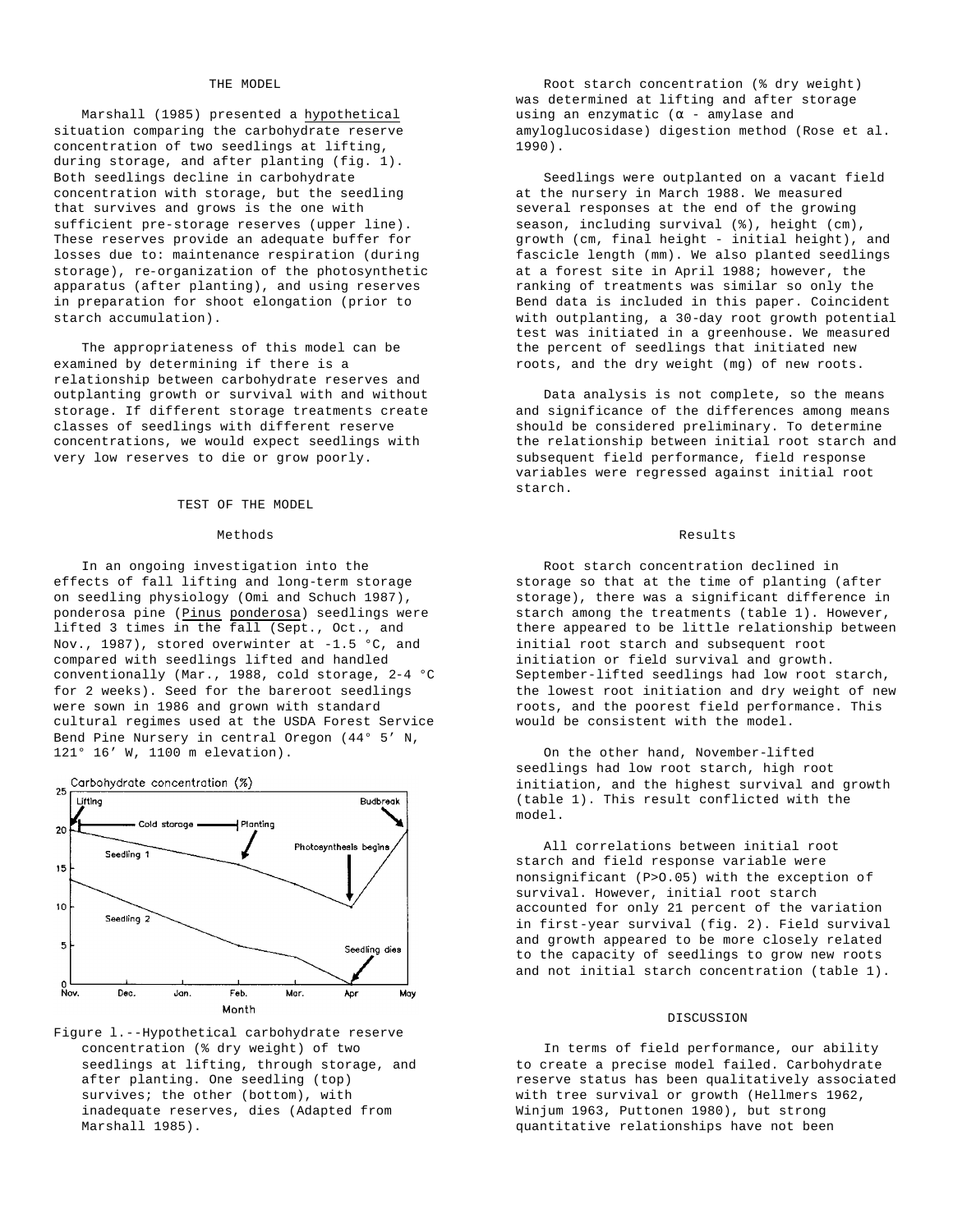Table 1.--Root starch concentration (% dry weight) before and after storage, new root initiation (% of seedlings with new roots after 30 days, mg dry weight of new roots), first-year field survival (%), and first-year growth (cm) of ponderosa pine seedlings after four lifting and storage treatments. Means are averaged over 2 seed sources and 4 replications per seed source. Means down a column with different letters are significantly different (p<0.05).

| Lift<br>date | Root starch (%)<br>after: |                   | Root initiation after 30 days <sup>1</sup> |                       | First-year:     |                |
|--------------|---------------------------|-------------------|--------------------------------------------|-----------------------|-----------------|----------------|
|              | lifting <sup>2</sup>      | storage           | % with<br>new roots                        | mg new<br>root weight | Survival<br>(%) | Growth<br>(cm) |
| Sept.        | 2.3a                      | 0.04 <sub>b</sub> | 15 <sub>c</sub>                            | 2a                    | $24\,c$         | 2 <sub>c</sub> |
| Oct.         | 1.8 <sub>b</sub>          | 0.06 <sub>b</sub> | 47 b                                       | 7a                    | 66 b            | 4 b            |
| Nov.         | 0.9c                      | 0.05 <sub>b</sub> | 78 a                                       | 9a                    | 84 a            | 5a             |
| Mar.         | $- -$                     | 1.70a             | 80 a                                       | 8 a                   | 80 ab           | 4b             |

 $1$ Root initiation in a 30-day greenhouse test, coincident with outplanting.

2After lifting - before storage.

reported (Ronco 1913*,* Little 1974, Ritchie 1982). Factors such as storage condition, site condition at planting, method of carbohydrate analysis, and reserve carbohydrate quantified (e.g., starch, sugar, or total) probably influence the range of results reported in the literature (Marshall 1985).

Furthermore, carbohydrate reserves and new root growth are generally poorly related (van den Driessche 1978, Ritchie and Dunlap 1980, Ritchie 1982, Rose and Whiles 1984, McNabb 1985, Reid 1986). Current photosynthates or other shoot factors may control new root growth in



Figure 2.--Relationship between first-year field survival (%) and initial root starch concentration (log % dry weight).

conifers (Shiroya et al. 1966, Gordon and Larson 1970, Marshall and Waring 1985, van den Driessche 1987), although there are likely to be differences in species response (Philipson 1988).

Other factors which could influence root growth include auxin or other plant growth regulators. Auxin stimulates root primordia in tree roots (Coutts 1987). In ponderosa pine, exogenous applications of auxin to seedlings positively affected new root growth, but not the elongation of old roots (Zaerr 1967); however, Lavender and Hermann (1970) could find no positive effect on root growth from external application of growth regulatory compounds. They concluded that a translocatable substance from foliage was necessary for root growth. Zaerr and Lavender (1974) concluded that the substance controlling root growth was not carbohydrate alone.

Therefore, if carbohydrate reserves are available, but the root or shoot is not preconditioned to grow (e.g., having the right balance of growth regulators), then a poor correlation between reserves and growth is to be expected. Douglas-fir (Pseudotsuga menziesii) seedling roots are highly sensitive to exposure in the fall (Hermann 1967); therefore, if any root damage occurs with fall lifting, it will likely alter future performance, irrespective of carbohydrate status. Similarly, if the plant is ready to grow and environmental conditions allow a positive carbon balance, new root growth may be more reliant on current photosynthate (van den Driessche 1987), resulting once again with a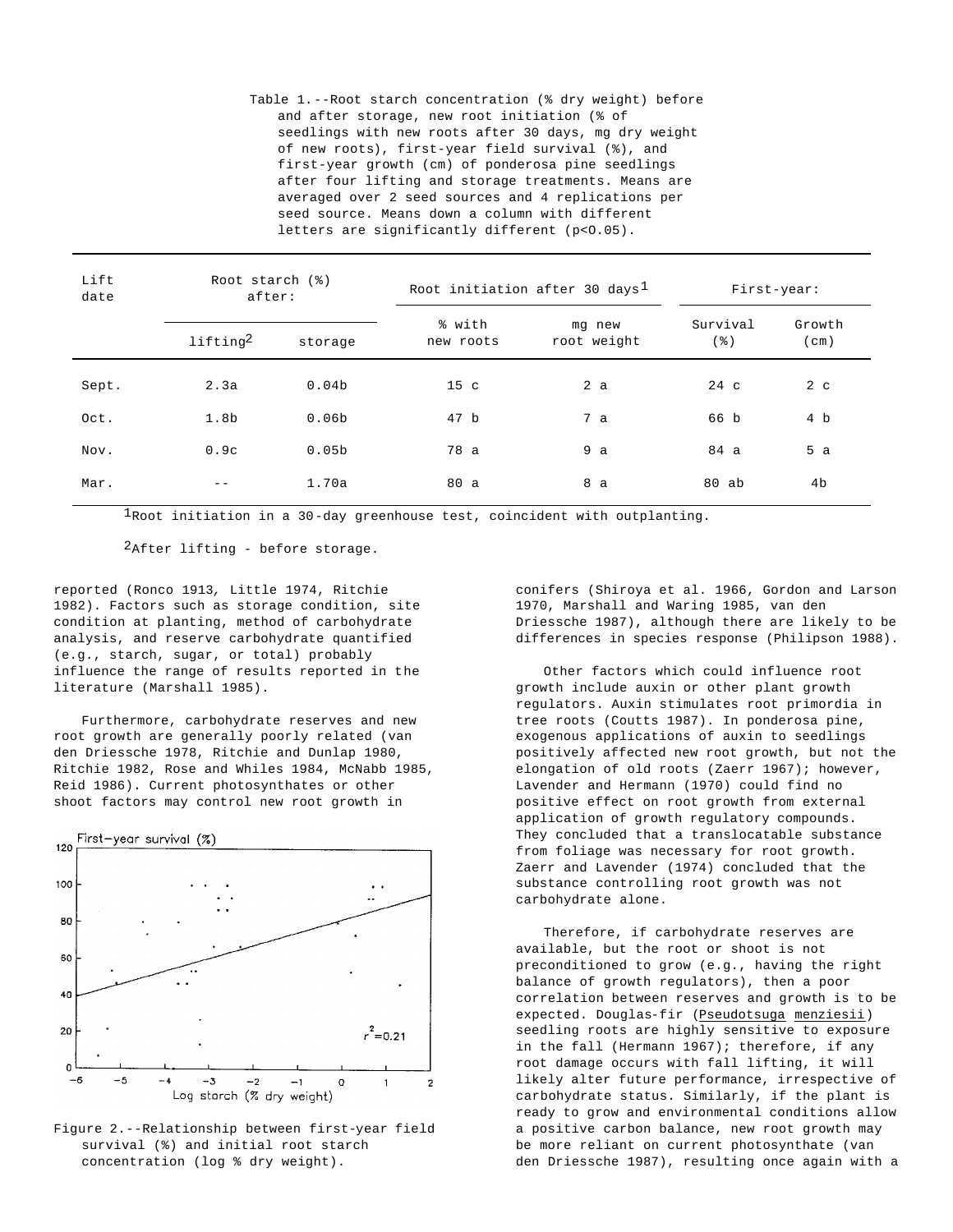poor correlation. Stored reserves are more important if photosynthesis cannot keep up with respiratory demands (e.g., poor site conditions, van den Driessche 1987).

We only measured starch concentration; yet, sugars can make up a large fraction of the total nonstructural carbohydrate pool (McCracken 1979, Ritchie 1982). Interconversion among carbohydrates is rapid and much more needs to be learned about function and allocation of carbohydrates before we categorize them as metabolically active versus storage (McCracken 1979).

In a current study, we found that seedlings with new roots consistently had less moisture stress and higher root starch content relative to seedlings that do not initiate new roots. Thus, root starch may indicate overall seedling vitality (functioning root system and high water use efficiency) even though its predictive value was questionable in this study. Bigg (1990), however, has preliminary evidence that suggests the doubling of winter root starch concentration in Douglas-fir coincides with the lifting window and the end of dormancy.

#### CONCLUSIONS

No seedling target can be viewed alone. Plentiful starch reserves are insignificant if the seedling is not ready to grow, or has been damaged. A stressed seedling may accumulate starch if growth is slowed more than photosynthesis (Marshall 1985). Target starch concentrations, in combination with other factors (e.g., nutrients and root volume) will affect performance depending on site conditions. On a favorable site, seedlings with low starch may do as well as seedlings with high reserves. Using starch as a predictor, therefore, has the same problems as using root growth potential alone (Landis and Skakel 1988).

In the study discussed in this paper, there was little evidence to support the model of a target root starch concentration to enhance survival and growth after planting. However, this does not diminish the importance of maintaining reserves. Cultural practices that cause stress could reduce photosynthetic capacity or increase respiratory losses. Inadequate reserves could create nitrogen deficiency because of insufficient carbon substrates for root growth (Loescher et al. 1990). The mobilization of sugars is important for maintaining favorable water relations (Levitt 1980) and may be related to frost hardiness (Sakai and Yoshida 1968, Levitt 1978). Future research for using starch as a target should account for other biochemical or physiological conditions of the seedling, as well as site conditions.

#### ACKNOWLEDGEMENTS

We thank the Bend Pine Nursery, Lakeview Ranger District (Fremont National Forest), and Barlow Ranger District (Mount Hood National Forest) for their participation in experiments related to fall lifting and long-term freezer storage. The study mentioned in this paper was supported by a U. S. Department of Education Graduate and Professional Opportunities Fellowship, and the Nursery Technology Cooperative, Oregon State University. We also acknowledge John Gleason, for his review of the paper, and Izella Stuivenga for typing.

#### LITERATURE CITED

- Bigg, W.L. 1990. Physiology as an instrument for the estimation of seedling vigor, survival, and early growth of Douglas-fir seedlings. Pages 27-28 in Nursery Technology Cooperative Annual Report, Forest Research Laboratory, College of Forestry, Oregon State University.
- Coutts, M.P. 1987. Developmental processes in tree root systems. Can. J. For. Res. 17:761-767.
- Duryea, M.L., and K.M. McClain. 1984. Altering seedling physiology to improve reforestation success. Pages 77-114 in Seedling physiology and reforestation success (M.L. Duryea and G.N. Brown, eds.), Proceedings physiology working group. Technical session, Society of American Foresters national convention, Portland, Oregon, Oct. 16-20, 1983. Martinus Nijhoff/Dr. 14. Junk Publishers, The Hague/Boston/Lancaster.
- Glerum, C. 1980. Food sinks and food reserves of trees in temperate climates. N. Z. J. For. Sci. 10:17697185.
- Gordon, J.C., and P.R. Larson. 1970. Redistribution of l4C-labeled reserve food in young red pines during shoot elongation. For. Sci. 16:14-20.
- Hee, S.M. 1986. Freezer storage practices at Weyerhaeuser Nurseries. Pages 62-66 in Proceedings: Combined Western Forest Nursery Council and Intermountain Nursery Association Meeting (T.D. Landis ed.). Tumwater, Washington, Aug. 12-15, 1986. General Technical Report RM-137. USDA Forest Service, Rocky Mountain Forest and Range Experiment Station.
- Hellmers, H. 1962. Physiological changes in stored pine seedlings. Tree planters' Notes 53:9-10.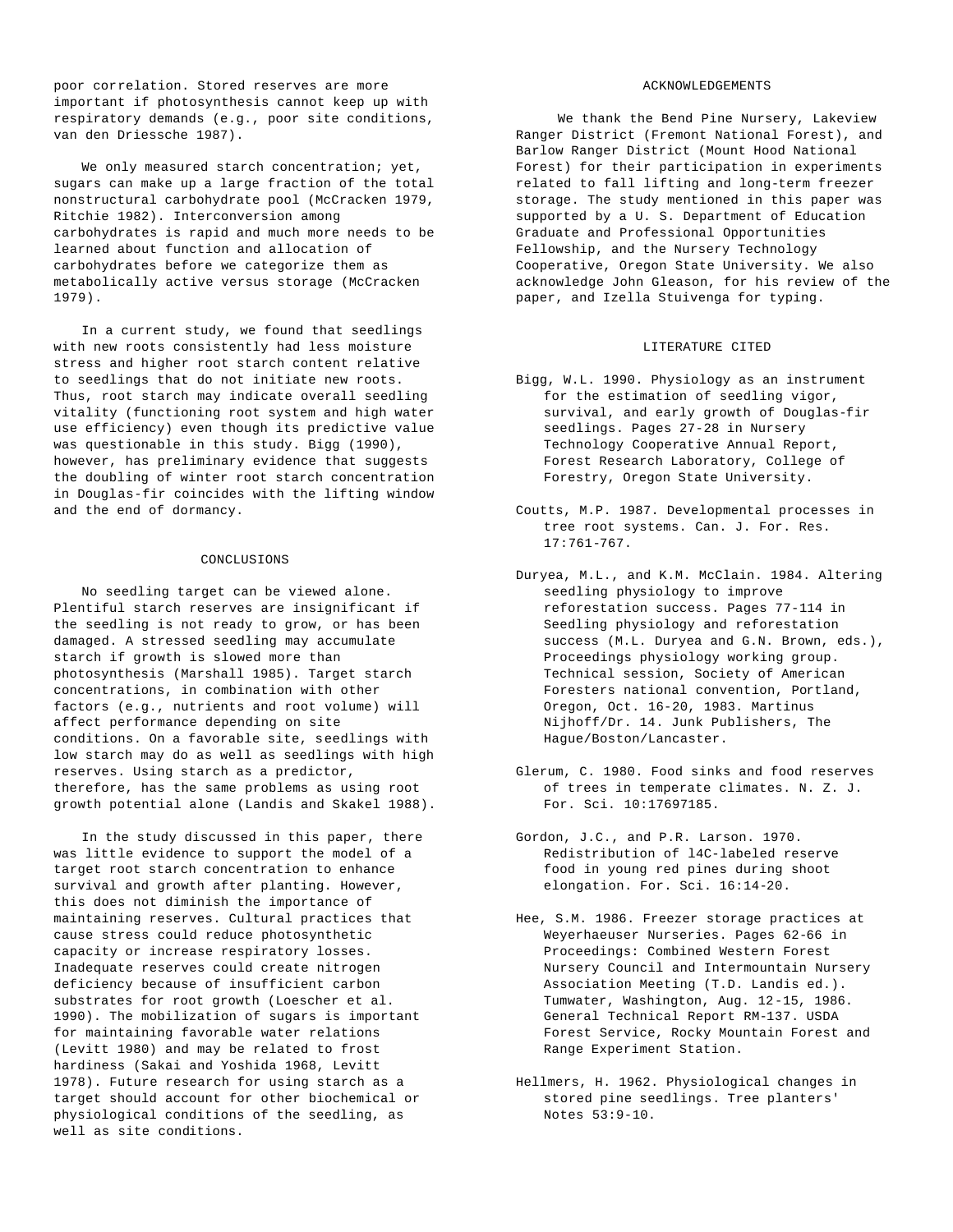- Landis, T.D., and S.G. Skakel. 1988. Root growth potential as an indicator of outplanting performance: problems and perspectives. Pages 106-110 in Proceedings: Combined Western Forest Nursery Associations (T.D. Landis ed.). Vernon, British Columbia, Aug. 8-11, 1988. General Technical Report RM-161. USDA Forest Service, Rocky Mountain Forest and Range Experiment Station.
- Lavender, D.P., and R.K. Hermann. 1970. Regulation of the growth potential of Douglas-fir seedlings during dormancy. New Phytol. 69:675-694.
- Levitt, J. 1978. An overview of freezing injury and survival, and its interrelationships to other stresses. Pages 3-15 in Plant Cold Hardiness and Freezing Stress (P.H. Li and A. Sakai, eds.). Academic Press, New York.
- Levitt, J. 1980. Response of Plants to Environmental Stresses. Vol. II Water, Radiation, Salt, and Other Stresses. Academic Press, New York.
- Little, C.H.A. 1970. Seasonal changes in carbohydrate and moisture content in needles of balsam fir (Abies balsamea). Can. J. Bot. 25:274-281.
- Little, C.H.A. 1974. Relationship between the starch level at budbreak and current shoot growth in Abies balsamea L. Can. J. For. Res. 4:268-273.
- Loescher, W.H., McCamant, T., and J.D. Keller. 1990. Carbohydrate reserves, translocation, and storage in woody plant roots. HortScience 25:274-281.
- Marshall, J.D. 1985. Carbohydrate status as a measure of seedling quality. Pages 49-58 in Proceedings: Evaluating seedling quality: principles, procedures, and predictive abilities of major tests. Workshop held Oct. 16-18, 1984. Forest Research Laboratory, Oregon State University.
- Marshall, J.D., and R.H. Waring. 1985. Predicting fine root production and turnover by monitoring root starch and soil temperature. Can. J. For. Res. 15:791-800.
- McCracken, I.J. 1978. Carbon dioxide uptake of pine seedlings after cool storage. For. Sci. 24:17-25.
- McCracken, I.J. 1979. Changes in the carbohydrate concentration of pine seedlings after cool storage. N. Z. J. For. Sci. 9:34-43.
- McNabb, K.L. 1985. The relationship of carbohydrate reserves to the quality of bare-root Pinus elliottii var. elliottii (Engelm.) seedlings produced in a northern Florida nursery. Ph.D. thesis, University of Florida.
- Omi, S.K., and U.K. Schuch. 1987. Fall lifting: its effects on dormancy intensity of ponderosa pine seedlings--a preliminary investigation. Pages 29-34 in Proceedings: Intermountain Forest Nursery Association Meeting (T.D. Landis ed.). Oklahoma City, Oklahoma, Aug. 10-14, 1987. General Technical Report RM-151. USDA Forest Service, Rocky Mountain Forest and Range Experiment Station.
- Philipson, J.J. 1988. Root growth in Sitka spruce and Douglas-fir transplants: dependence on the shoot and stored carbohydrates. Tree Physiology 4:101-108.
- Puttonen, P. 1980. Effect of temporary storage temperature on carbohydrate levels in Scots pine seedlings and planting success. Pages 169-179 in Characterization of plant material. Int. Meeting IUFRO, Group S1.05 04. June 23-29, 1980 Frieburg.
- Reid, R.K. 1986. Carbohydrate resources and root growth potential in selected families of loblolly pine (Pinus taeda L.). Ph.D. thesis, Clemson University.
- Ritchie, G.A. 1982. Carbohydrate reserves and root growth potential in Douglas-fir seedlings before and after cold storage. Can. J. For. Res. 12:905-912.
- Ritchie, G.A., and J.R. Dunlap. 1980. Root growth potential: its development and expression in forest tree seedlings. N. Z. J. For. Sci. 10:218-248.
- Ronco, F. 1973. Food reserves of Engelmann spruce planting stock. For. Sci. 19:213-219.
- Rose, R.W., and R.P. Whiles. 1984. Root growth potential and carbohydrate shifts in previously cold stored loblolly pine seedlings grown in hydroponic culture. Pages 25-33 in Proceedings 3rd Biennial Southern Silviculture Conference, Atlanta, Georgia. Nov. 7-8, 1984. USDA Forest Service, Southern Forest Experiment Station, General Technical Report SO-54.
- Rose, R., Rose, C.L., Omi, S.K., Forry, K.R., Durrall, D.M., and W.L. Bigg. 1990. Starch determination by perchloric acid vs enzymes: evaluating the accuracy and precision of six colorimetric methods. Journal of Agric. and Food Chem. In press.